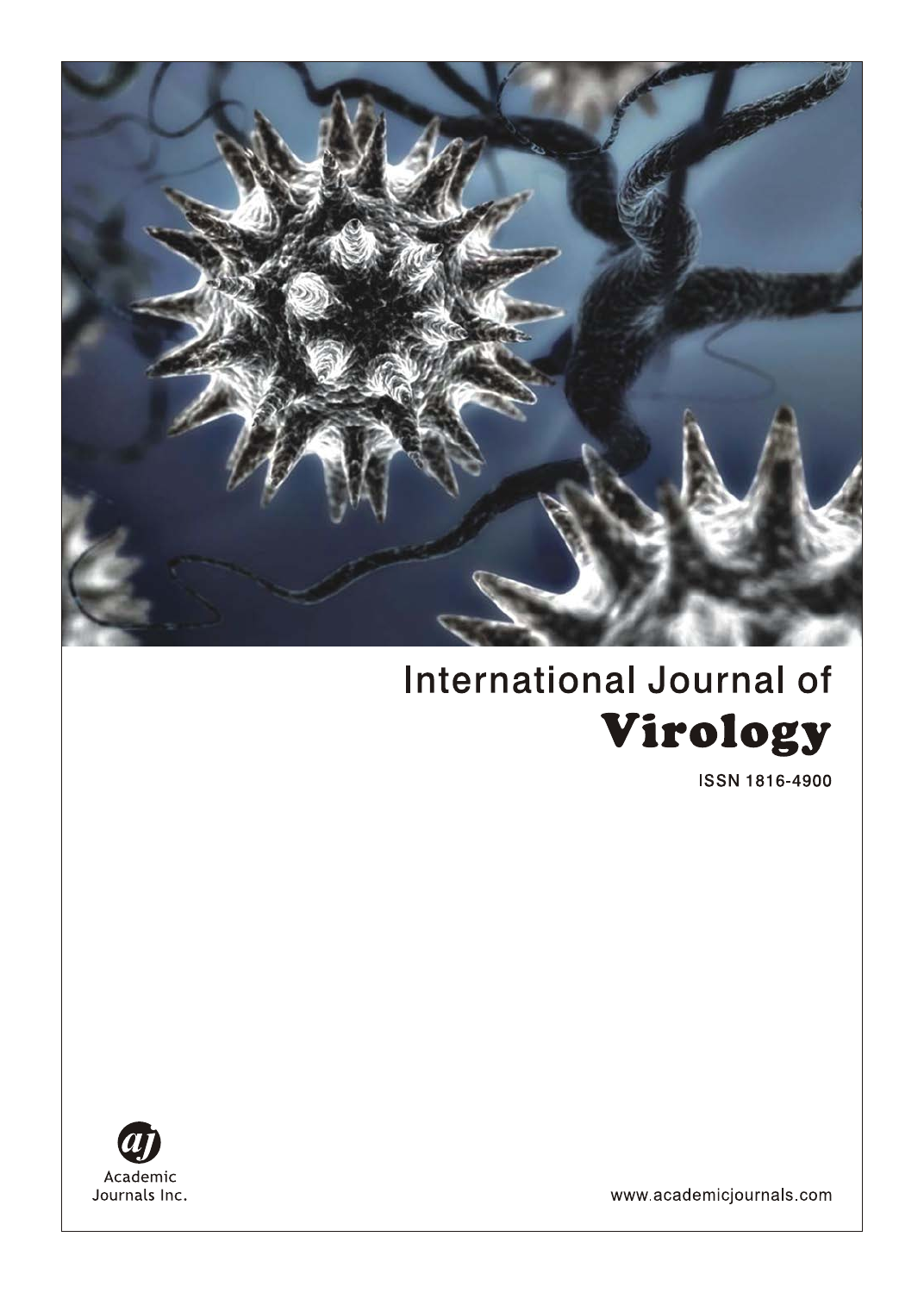International Journal of Virology 11 (1): 32-40, 2015 ISSN 1816-4900 / DOI: 10.3923/ijv.2015.32.40 © 2015 Academic Journals Inc.

# **Dispersal, Yield Losses and Varietal Resistance of** *Sugarcane streak mosaic virus* **(SCSMV) in Indonesia**

<sup>1,2</sup>Lilik Koesmihartono Putra, <sup>1</sup>Tutung Hadi Astono, <sup>1</sup>Siti Rasminah Ch. Syamsidi and 1 Syamsudin Djauhari

1 Post Graduate Program, Faculty of Agriculture, Brawijaya University, Jl. Veteran Malang, 65145, Indonesia 2 Indonesia Sugar Research Institute, Jl. Pahlawan 25 Pasuruan, 67126, Indonesia

*Corresponding Author: Lilik Koesmihartono Putra, Indonesia Sugar Research Institute, Jl. Pahlawan 25 Pasuruan 67126, Indonesia*

# **ABSTRACT**

*Sugarcane streak mosaic virus* (SCSMV) is a new virus affecting sugarcane plantation in Indonesia. Since the first report in 2005, the virus was widely distributed across Java Island. A field survey was conducted to monitor the expansion of SCSMV distribution in sugarcane plantation and to estimate the impact of SCSMV infection on cane yields. The results of the survey revealed that there was a more widespread occurrence of SCSMV. The virus has infected sugarcane plantation at Jatitujuh SF and Subang SF and this was the first report of SCSMV in that area. SCSMV infection rate also increased with disease incidence ranging from 0.44-86.75%. The rapid distribution of SCSMV was due to the transmissibility of SCSMV through cane cuttings and transportation of planting materials from one area to other areas regardless the health of cane cuttings. The widespread occurrence of SCSMV was also related with the dispersal of variety PS 864 which is highly susceptible to SCSMV. Infection of SCSMV caused a significant reduction to cane yields and also affected cane growth particularly on stalk diameter and number of stalk per stool. To control and prevent the further virus distribution, the use of virus-free cane cuttings and planting resistant variety is recommended. Some promising varieties such as PS 05-103, PS 06-181 and PS 04-526 could be projected to replace the susceptible varieties.

**Key words:** *Sugarcane streak mosaic virus,* distribution, yield losses, varietal resistance

## **INTRODUCTION**

*Sugarcane Streak Mosaic Virus* (SCSMV) is a new virus of sugarcane that has been reported in several Asian sugar producing countries including Bangladesh, India, Pakistan, Sri Lanka, Thailand, Vietnam (Chatenet *et al.*, 2005) and Indonesia (Damayanti and Putra, 2011). SCSMV is a member of *Poacevirus*, a new genus in the family *Potyviridae* (Li *et al*., 2011).

SCSMV was first reported by Hall *et al.* (1998), who identified the virus causing mosaic symptom on quarantined sugarcane germplasm from Pakistan. In India, Hema *et al.* (1999) reported the presence of SCSMV on sugarcane in 1999 and since then the virus was distributed widely across sugarcane-growing states of India. The incidence of SCSMV in the field was more prevalent than mosaic disease caused by *Sugarcane mosaic virus* (SCMV) (Rao *et al*., 2006; Viswanathan *et al*., 2007).

In Indonesia, SCSMV was first reported in 2005 when the high incidences of mosaic symptom were found on several sugarcane plantations in East and Central Java. Several commercial cane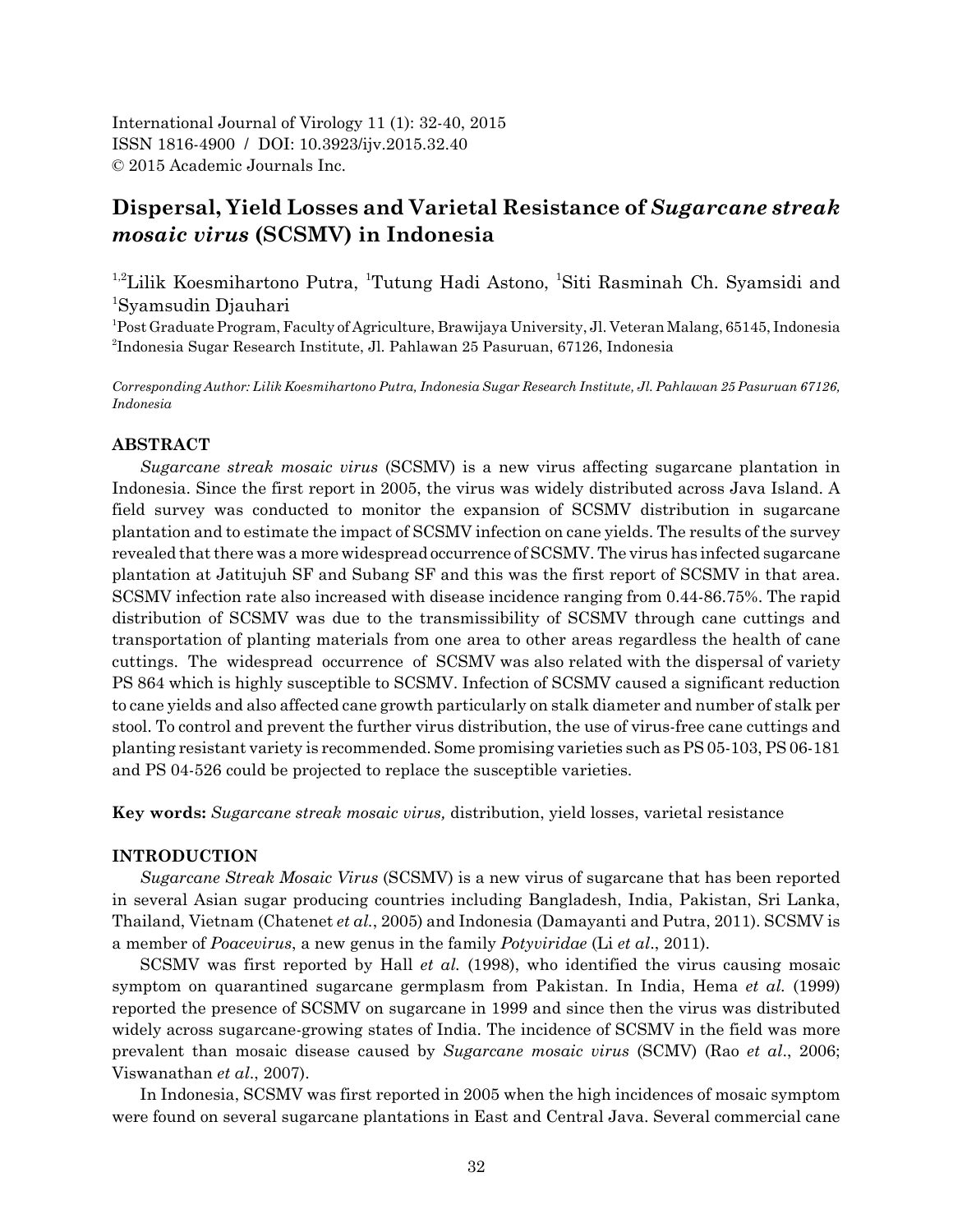varieties particularly variety PS 864 which are resistant to SCMV seemed to be severely affected by the disease. Identification using Polymerase Chain Reaction (PCR) technique revealed that most of the mosaic symptoms were positively caused by SCSMV (Kristini *et al*., 2006).

Since the first appearance in 2005, SCSMV is now widely distributed over the commercial sugarcane in Java. A field survey in 2007 showed that SCSMV was observed in 38 cane fields of 5 Sugar Factories (SF) in East and Central Java with disease incidence ranged from 0,28-68% (Damayanti and Putra, 2011). The next survey conducted in sugarcane area of 30 SF in Java during milling season 2008/2009 reported that the disease was observed in 28 SF and only Jatitujuh SF and Subang SF in West Java were free from SCSMV (Putra *et al.*, 2014)

SCSMV infected most of commercial sugarcane varieties such as PS 851, PS 862, PS 864 and PSJT 941 and the virus predominantly infected the highly susceptible variety PS 864 (Damayanti and Putra, 2011; Putra *et al.*, 2014). It was estimated that SCSMV affected more than 30% of sugarcane areas in Java (Putra *et al.*, 2014). The impact of the wide occurrence of SCSMV to sugarcane yield is unknown. This observation was conducted to monitor the recent widespread distribution of SCSMV in Indonesia and the impact of SCSMV infection on cane yields. The result of SCSMV resistance trial of several promising varieties was also reported.

# **MATERIALS AND METHODS**

**Distribution survey of SCSMV:** The objective of the survey was to monitor the expansion of SCSMV in the fields. The survey was conducted in 2011 at 52 cane fields of 8 locations in Java Island including Pasuruan, Sidoarjo, Madiun, Pati, Pemalang, Yogyakarta, Majelengka and Subang. The 8 locations covered sugarcane plantations of 11 SF namely: Kedawung SF, Candi Baru SF, Watutulis, SF, Purwodadi SF, Sudono SF, Rejoagung SF, Trangkil SF, Sumber harjo SF, Madukismo SF, Jatitujuh SF and Subang SF. During the survey, disease incidences were observed using a method developed by Irawan *et al*. (1999), the attributes of cane fields were recorded and symptomatic leaves were collected.

**RT-PCR of SCSMV:** RT-PCR test was applied to determine the presence of the virus in the collected leaf samples. A single direct tube method adapted from Suehiro *et al*. (2005) was used for total RNA extraction. RT-PCR using forward primer SCSMV cpF (5'-GTGGGTTCAGTTCTCGGTTC-3') and reverse primer SCSMV-AP3' (5'-TTTTTTCCTCCTCACGGGGCAGGTTGATTG-3') was carried out to amplify a 500 bp DNA fragment of partial coat protein gene (CP) and the 3' terminal of SCSMV. The thermal cycles of PCR were 35 cycles at 94°C for 30 sec, 47°C for 1 min, 72°C for 2 min and a final extension on 72°C for 10 min (Damayanti and Putra, 2011).

**Field observation of yield losses:** A field observation to estimate the impact of SCSMV infection on cane growth and yield was carried out in cane fields of Watutulis SF. Three varieties i.e. PS 862, PS 864 and PS 881 were observed and five commercial cane fields of each variety were selected as cane field samples. Several parameters were observed at each field sample, including disease incidence at 3 and 6 months after planting; growth parameters i.e., height, diameter and number of stalks at 3, 6, 9 and 12 months after planting and yield parameters i.e., cane weight and rendement at harvesting  $(\pm 12 \text{ months after painting})$ . For observation of the growth parameters, 10 diseased stalks and 10 healthy stalks were selected and for the yield parameters 60 diseased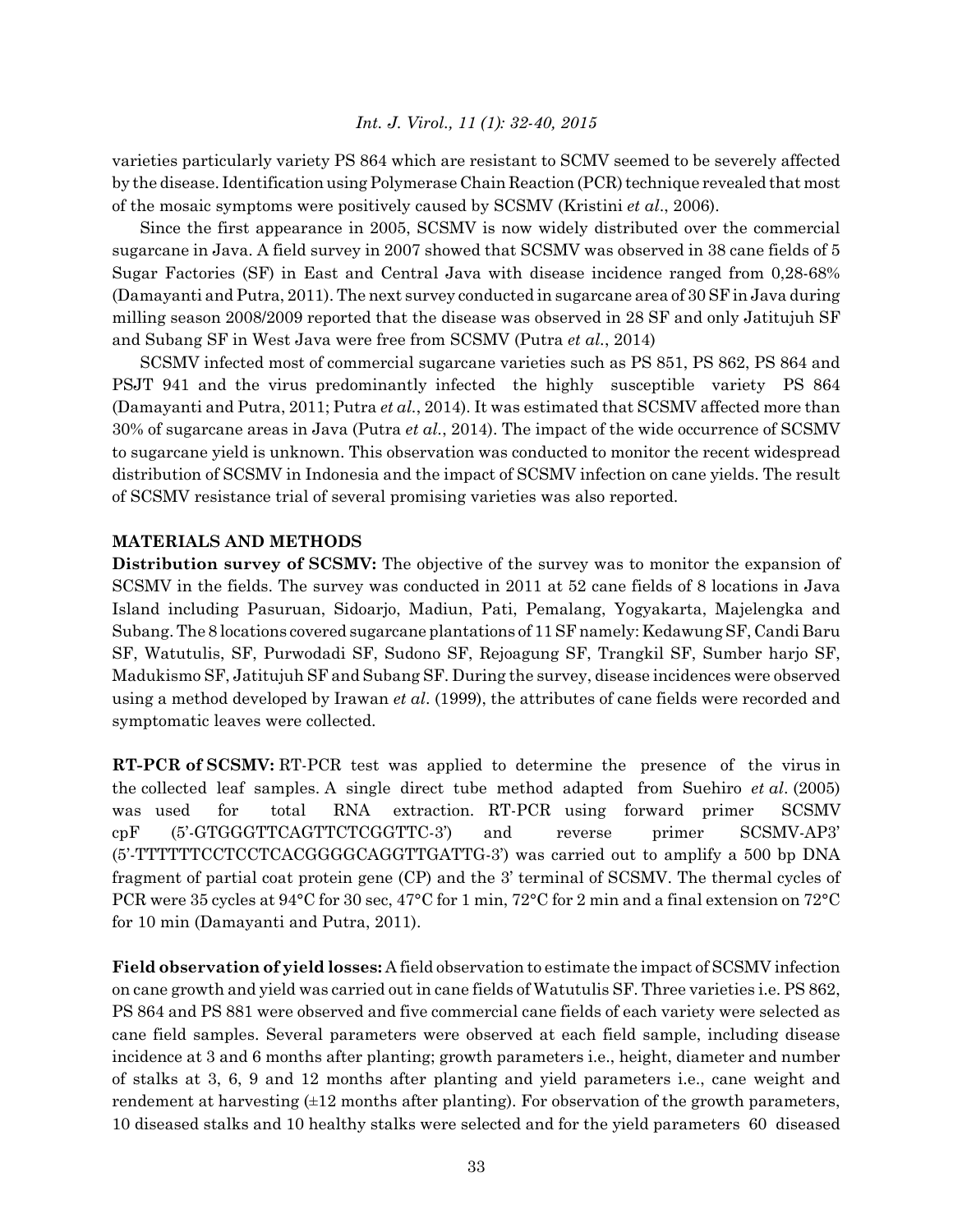stalks and 60 healthy stalks were sampled. The observed parameters of the diseased and healthy cane samples were compared to estimate the impact of SCSMV infection on cane growth and yield.

**Varietal resistance trial:** The resistance trial was carried out at Indonesian Sugar Research Institute (ISRI), Pasuruan to obtained new resistant commercial varieties against SCSMV. Eighteen promising cane varieties were tested in this trial including PS 92-750, PS 92-752, PS 04-526, PS 05-103, PS 05-105, PS 05-116, PS 05-119, PS 05-130, PS 05-144, PS 05-175, PS 05-317, PS 05-382, PS 06-155, PS 06-156, PS 06-181, PS 06-196, PS 06-326 and PS 06-346. Variety PS 864 was used as control because this variety is highly susceptible to SCSMV (Putra *et al.*, 2014). A randomized block design using 4 replicates was used in this experiment. Each plot contained of a 3 m row and 10 two-eyes budded cuttings were planted in each row. A standard cultivation was applied during the trials.

SCSMV inoculum was obtained from infected variety PS 864 at the Pathology Collection Farm of ISRI. Young infected leaves were blended in 0.01 M potassium phosphate buffer pH 7.0 (1 g leaf/4 mL of buffer), the sap extract was filtered through cheesecloth and stored at 0-4°C for no longer than 1 h. The sap was then used immediately for the mechanical inoculation and the viral inoculum was placed in an icebox during inoculation. An abrasive pad rubbing method referred to Srisink *et al.* (1994) was used for SCSMV inoculation at 1 month after plating. All stools of each variety were mechanically inoculated using the method.

Disease incidence was observed at 1-3 after inoculation and the appearance of streak mosaic symptom on young leaves was visually examined. Leaf samples of several varieties showing the symptoms were tested using RT-PCR technique to confirm the presence of SCSMV. Resistance level of the tested varieties was classified using the following criteria (Putra *et al.*, 2014): <1% highly resistant, 1-10% resistant, 10.1-20% moderate, 20.1-40% susceptible and  $>40\%$  highly susceptible.

## **RESULTS**

**SCSMV distribution:** The results of the survey revealed that SCSMV symptoms were found at the 8 locations in Java and covered 11 Sugar Mills (SF) including Kedawung SF at Pasuruan, Watutulis SF and Candi Baru SF at Sidoarjo, Rejoagung SF, Sudono SF and Purwodadi SF at Madiun, Trangkil SF at Pati, Sumberharjo SF at Pemalang, Madukismo SF at Yogyakarta, Jatitujuh SF at Majalengka and Subang SF at Subang with the average of disease incidence varied (Fig. 1). The symptom of SCSMV infection consisted of a combination of yellow and green short patches on leaf lamina. The symptom was easily recognized on the spindle leaves and the first leaf with the dewlap visible (FVD leaf) and it tend to disappear on the older leaves. Visualisation of mosaic symptoms in the field was varied from mild until severe symptoms depend on the response of variety and the disease severity (Fig. 2). The results of RT-PCR test confirmed that the symptomatic leaf samples collected during the survey was caused by *Sugarcane streak mosaic virus* (SCSMV) (Fig. 3).

About 75% of the 52 observed cane fields were found to be infected by SCSMV with disease incidence ranging from 0.44-86.75%. The highest disease incidence occurred in Kedawung SF in Pasuruan, while the lowest occurred in Subang SF in Subang. At Pasuruan and Sidoarjo all observed fields were affected by the virus with the average of disease incidence 35.1 and 25.94%,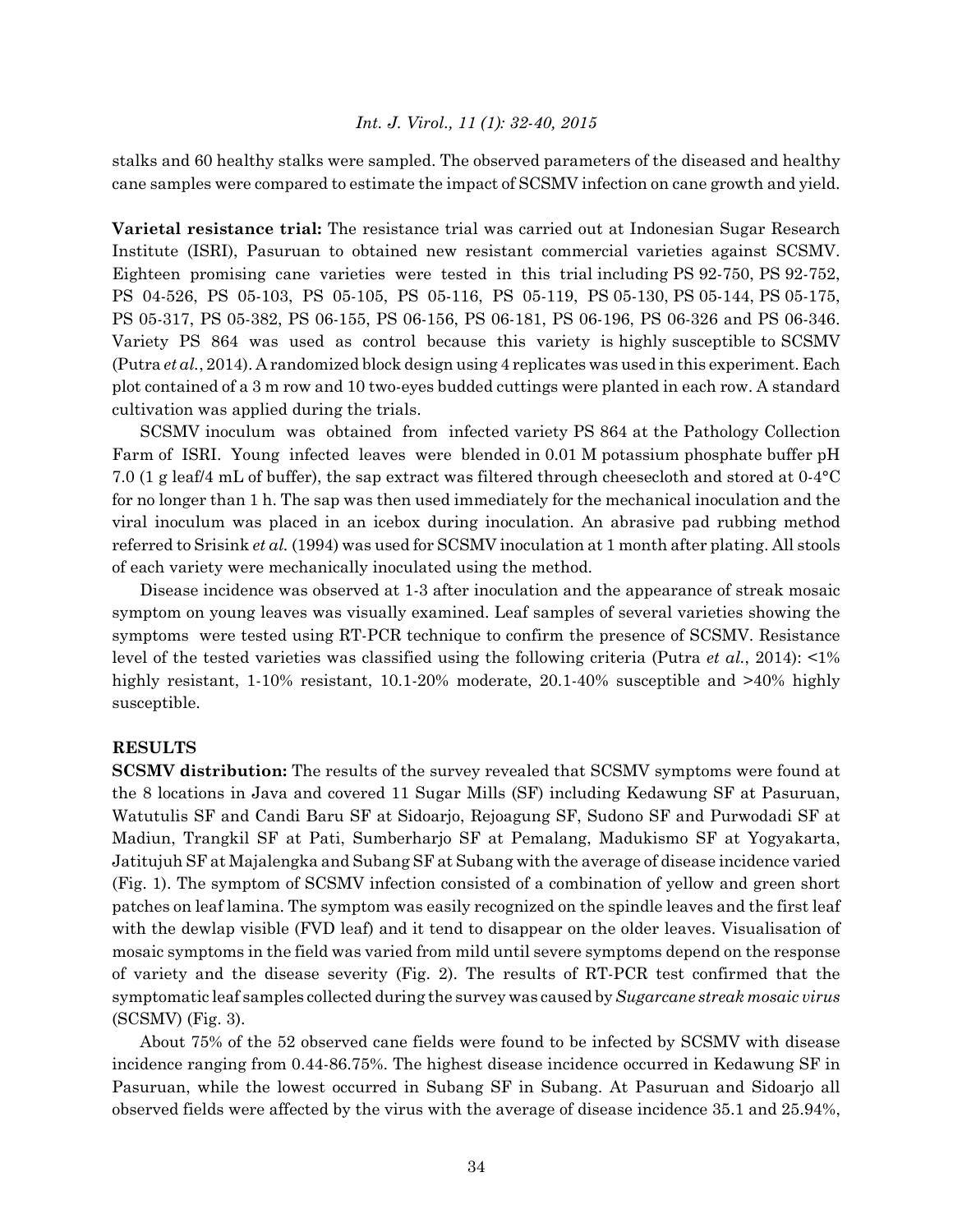

Fig. 1: Map of SCSMV distribution in 8 locations and the average of disease incidences



Fig. 2(a-c): Symptom of SCSMV infection on sugarcane leaf, (a) Mild symptom, (b) Clear symptom and (c) Severe symptom

respectively. At Yogyakarta the average of disease incidence was also high reached 27.2%. In general disease incidences in East Java were higher than in Central and West Java.

Comparing to the previous survey, the results of this survey showed that there was an increase of the disease distribution in the field due to the findings of SCSMV in sugarcane plantations of Jatitujuh SF and SF Subang. The survey in milling season 2008/2009 reported that Jatitujuh SF and Subang SF were free from SCSMV (Putra *et al*., 2014). Therefore, at least within 3 years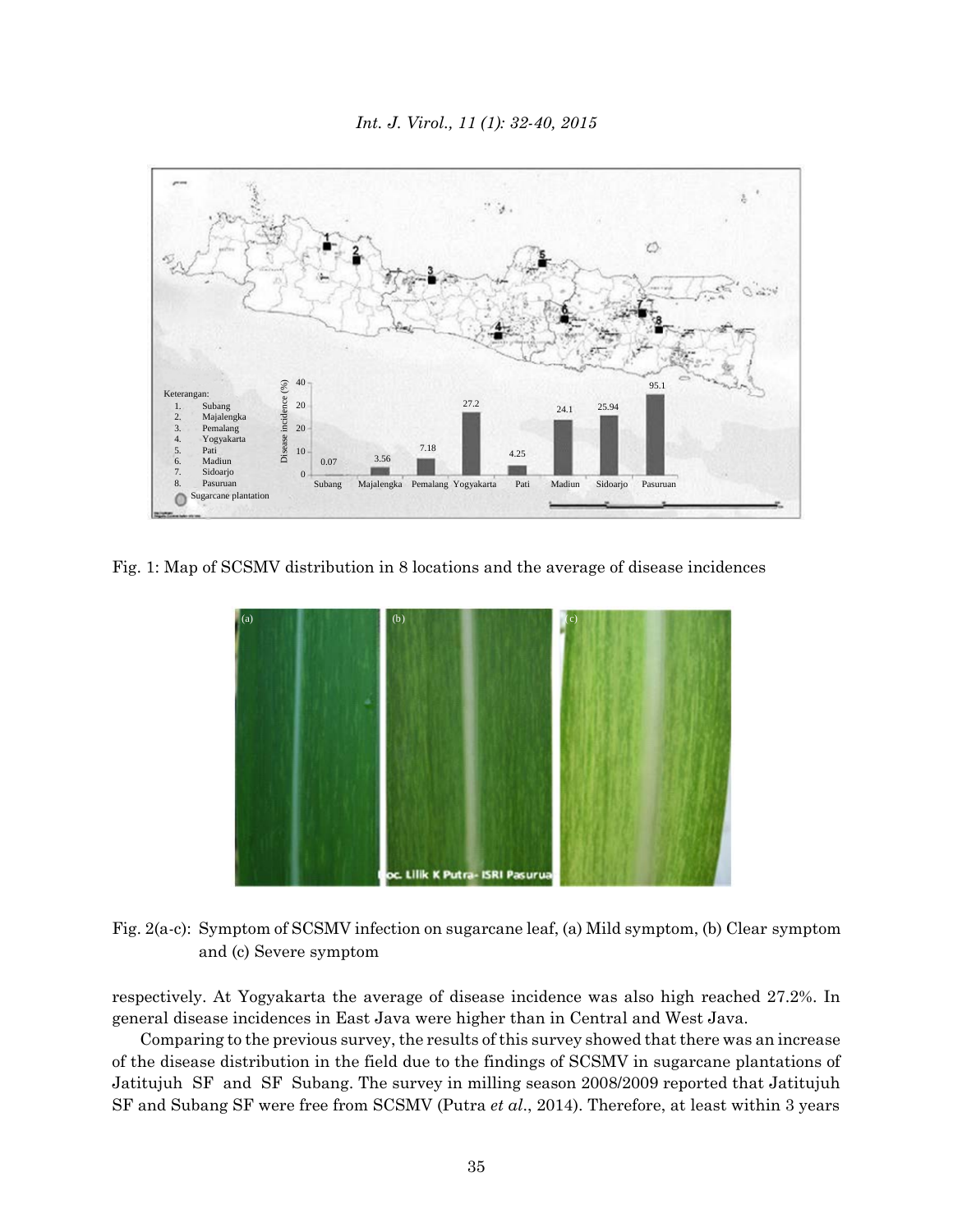

Fig. 3: RT-PCR gel electrophoresis of several leaf samples from the survey, (1) Ladder DNA, (2) Control-, (3) Control +, (4) PS 864, (5) PS 862, (6) BL, (7) KK and (8) PS 881



Fig. 4: Cane weight and rendement of healthy and diseased cane. For each parameter, numbers in the same column followed by the same letter was not significantly different ( $\alpha = 0.05$ ) according to LSD test

SCSMV expansively spread to sugarcane plantation at Jatitujuh SF and Subang SF in West Java. SCSMV infected most of commercial varieties including PS 862, PS 864, BL, PS 881, PSJT 941, PS 951, GMP 2 and KK. The disease was more prevalent in variety PS 864 with disease incidence ranged from 0.46-86.75%. The disease could be found both in plant cane and ratoon cane. There was no difference on the rate of disease incidence between the two plant categories. The disease incidence in irrigated area was mostly higher than in rain fed area.

**Impact of SCSMV infection:** The results of the field observation showed that SCSMV infection caused significant reduction on cane weight and the weight losses reached 12.17%. Meanwhile, the rendement was not considerably different between the diseased stalks and healthy stalks (Fig. 4). SCSMV infection affected the stalk height on the early growth phase but it did not influence the height in the next growth phase. Meantime, the virus infection caused remarkable reduction on stalk diameter in the early growth phase and toward harvesting. The stalk numbers per stool of diseased cane were significantly lower than healthy cane. It means that the reduction of cane weight was caused by the decrease of stalk numbers per stool and stalk diameter (Table 1).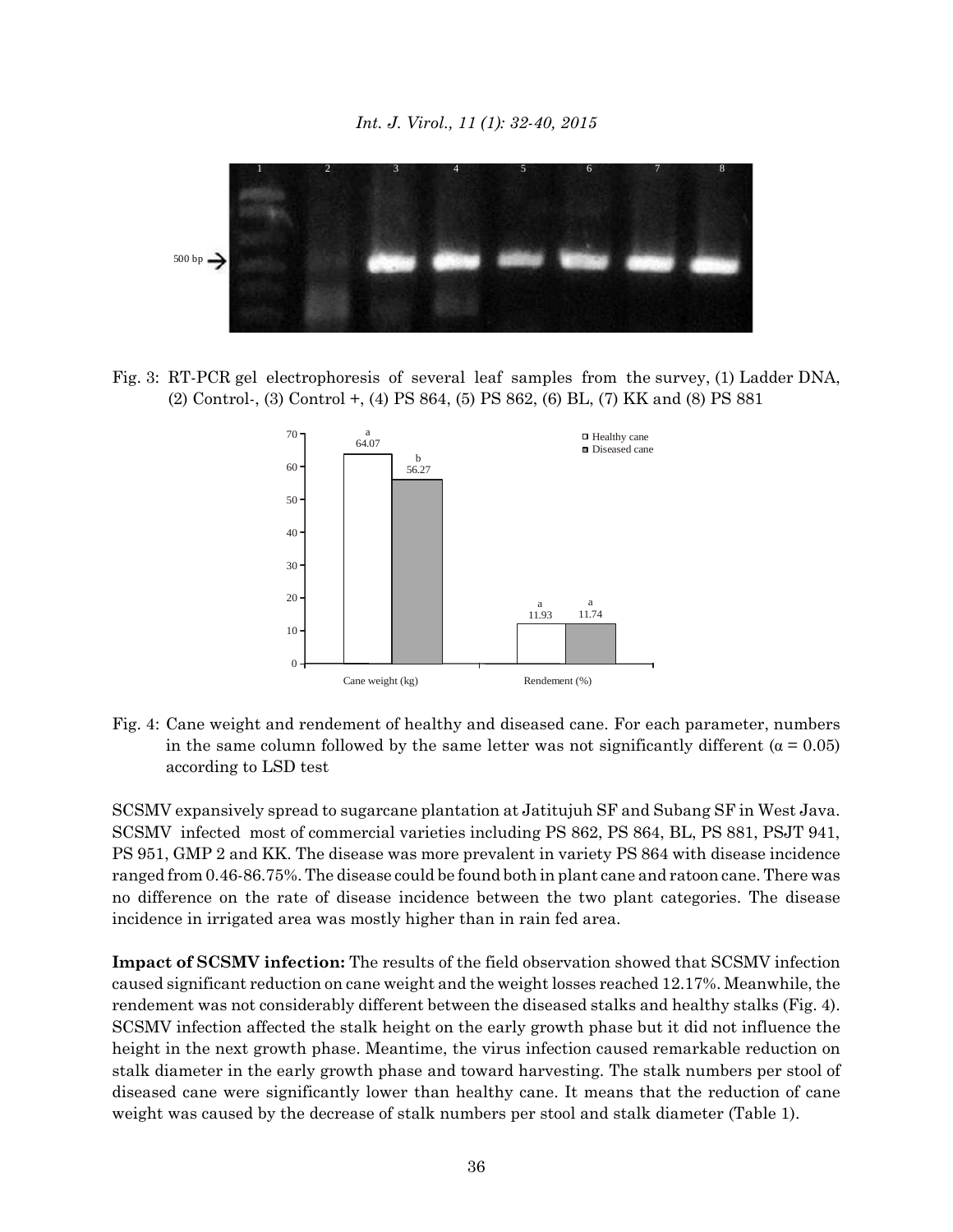



Fig. 5: Development of disease incidence of the tested varieties after mechanical inoculation

| Cane categories       | 3 MAP              | 6 MAP             | 9 MAP               | 12 MAP           |
|-----------------------|--------------------|-------------------|---------------------|------------------|
| Stalk height (cm)*    |                    |                   |                     |                  |
| Healthy cane          | $93.95^{\rm a}$    | $173.90^{\circ}$  | $283.34^{\circ}$    | $322.85^{\circ}$ |
| Diseased cane         | 84.39 <sup>b</sup> | $157.43^{\circ}$  | $264.51^{\rm a}$    | $305.71^{\circ}$ |
| Stalk diameter (cm)*  |                    |                   |                     |                  |
| Healthy cane          | $2.44^{\rm a}$     | 2.66 <sup>a</sup> | $2.81^{\circ}$      | $2.98^{\rm a}$   |
| Diseased cane         | 2.36 <sup>b</sup>  | $2.57^{\circ}$    | $2.67^{\rm a}$      | $2.88^{b}$       |
| $\Sigma$ stalk/stool* |                    |                   |                     |                  |
| Healthy cane          |                    |                   | $3.35^{\mathrm{a}}$ |                  |
| Diseased cane         |                    |                   | $2.45^{\rm b}$      |                  |

Table 1: Height, diameter and number per stool of stalk between diseased and healthy cane

\*For each parameter, numbers in the same column followed by the same letter was not significantly different  $(\alpha = 0.05)$  according to LSD test, MAP: Month after planting

**Resistance of sugarcane varieties:** The resistance trial showed that in general the SCSMV incidence increased gradually from 1-3 Month After Planting (MAP) and tended to stable after 3 MAP (Fig. 5). The increase of SCSMV infection from 1-2 MAP was generally higher than the increase of the infection from 2-3 MAP. Therefore, for the next resistance trial the observation of disease incidence was only done until 3 MAP because at 4 and 5 MAP the disease incidence did not increase anymore and at that time the disease symptom was technically difficult to be observed due to the plant was already quite high.

Based on the SCSMV infection rate at 3 MAP, the resistance level of the tested varieties were classified as shown in Table 2. The infection rate at 1 MAP was a critical point in determining the resistance level of the tested varieties. If the SCSMV infection rate at the early growth phase is lower, the varieties are more resistant to SCSMV. Conversely, the higher the disease incidence is more susceptible the varieties to SCSMV.

It can be seen from the Table 2, most of the promising varieties were susceptible and highly susceptible to SCSMV and the highest infection rate reached >90%. The trial revealed that only three promising varieties categorized as resistant variety namely PS 05-103, PS 06-181 and PS 04-526.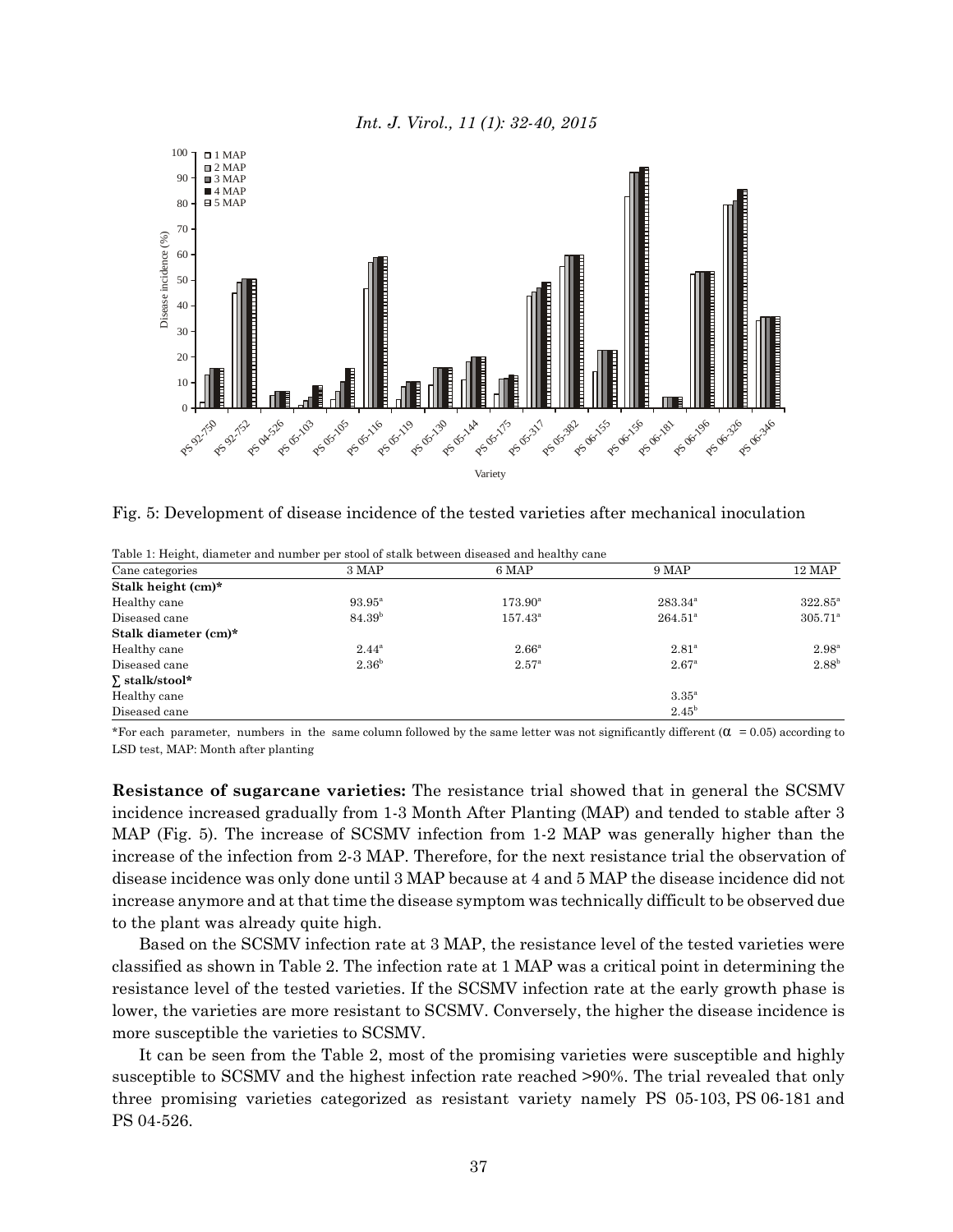| Table 2: Resistance level of the tested varieties |                    |                    |  |  |
|---------------------------------------------------|--------------------|--------------------|--|--|
| Varieties                                         | Infection rate (%) | Resistance level   |  |  |
| PS 05-103                                         | 4.6                | Resistant          |  |  |
| PS 06-181                                         | 4.8                | Resistant          |  |  |
| PS 04-526                                         | 7.0                | Resistant          |  |  |
| PS 05-105                                         | 10.5               | Moderate           |  |  |
| PS 05-119                                         | 10.7               | Moderate           |  |  |
| PS 05-175                                         | 11.8               | Moderate           |  |  |
| PS 92-750                                         | 15.8               | Moderate           |  |  |
| PS 05-130                                         | 16.2               | Moderate           |  |  |
| PS 05-144                                         | 19.7               | Moderate           |  |  |
| PS 06-155                                         | 23.2               | Susceptible        |  |  |
| PS 06-346                                         | 35.9               | Susceptible        |  |  |
| PS 05-317                                         | 47.3               | Highly susceptible |  |  |
| PS 92-752                                         | 50.7               | Highly susceptible |  |  |
| PS 06-196                                         | 53.7               | Highly susceptible |  |  |
| PS 05-116                                         | 59.0               | Highly susceptible |  |  |
| PS 05-382                                         | 60.0               | Highly susceptible |  |  |
| PS 06-326                                         | 81.5               | Highly susceptible |  |  |
| PS 06-156                                         | 92.3               | Highly susceptible |  |  |

*Int. J. Virol., 11 (1): 32-40, 2015*

## **DISCUSSION**

The occurrence of SCSMV could be found at the eight locations and the virus has infected the sugarcane plantation at Jatitujuh SF and Subang SF in which SCSMV has not been reported before. This finding showed that there was an expansion of the virus distribution in Indonesia. Besides the wider distribution, the disease incidence also increased. The results of survey in 2007 found that the SCSMV incidence ranged from 0.26-62.18% (Damayanti and Putra, 2011). Meantime, in this survey we noted that the disease incidence ranged from 1.03-86.75%.

The wide occurrence of SCSMV in Indonesia is due to the transmissibility of the virus through cane cuttings and the transportation of infected cane cuttings from one area to other areas. The virus dispersal through insect vector is unknown due to there is no insect determined as a vector of SCSMV. Damayanti and Putra (2011) reported that SCSMV was transmitted vegetatively through cane cuttings and mechanically through cutting knife. Two species of aphid commonly associated with sugarcane were unable to transmit the virus namely *Rhopalosiphum maidis* (Damayanti and Putra, 2011) and *Melanaphis sacchari* (Putra, unpublished data).

Sugarcane is propagated through cane cuttings and the use of cuttings tool for preparation of planting materials is a common practice in sugarcane cultivation. In Indonesia cane growers usually do not concern about the use of disease-free plant materials. Putra *et al*. (2005, 2009) reported that cane cuttings produced by cane growers have not fulfilled the health requirement of seed cane certification. Those cane grower practices contributed to the more distribution of SCSMV in the fields.

The spread of SCSMV to Jatitujuh SF and Subang SF is an example in which the transportation of infected cane cuttings causes the more distribution of SCSMV. The survey in 2008/2009 noted that Jatitujuh SF and Subang SF were free from SCSMV. In 2009-2010 there was a shortage of seed cane in the two sugar factories and to overcome the problem they introduced cane cuttings from East and Central Java regardless the health of cane cuttings. Consequently, the infected cane cuttings were also carried to West Java and the survey in 2011 found that the virus has already infected some sugarcane fields at Jatitujuh SF and Subang SF.

The results of the survey revealed that SCSMV was more prevalent on variety PS 864. The previous survey also reported that SCSMV predominantly infected variety PS 864 (Damayanti and Putra, 2011; Putra *et al*., 2014). PS 864 was classified as highly susceptible variety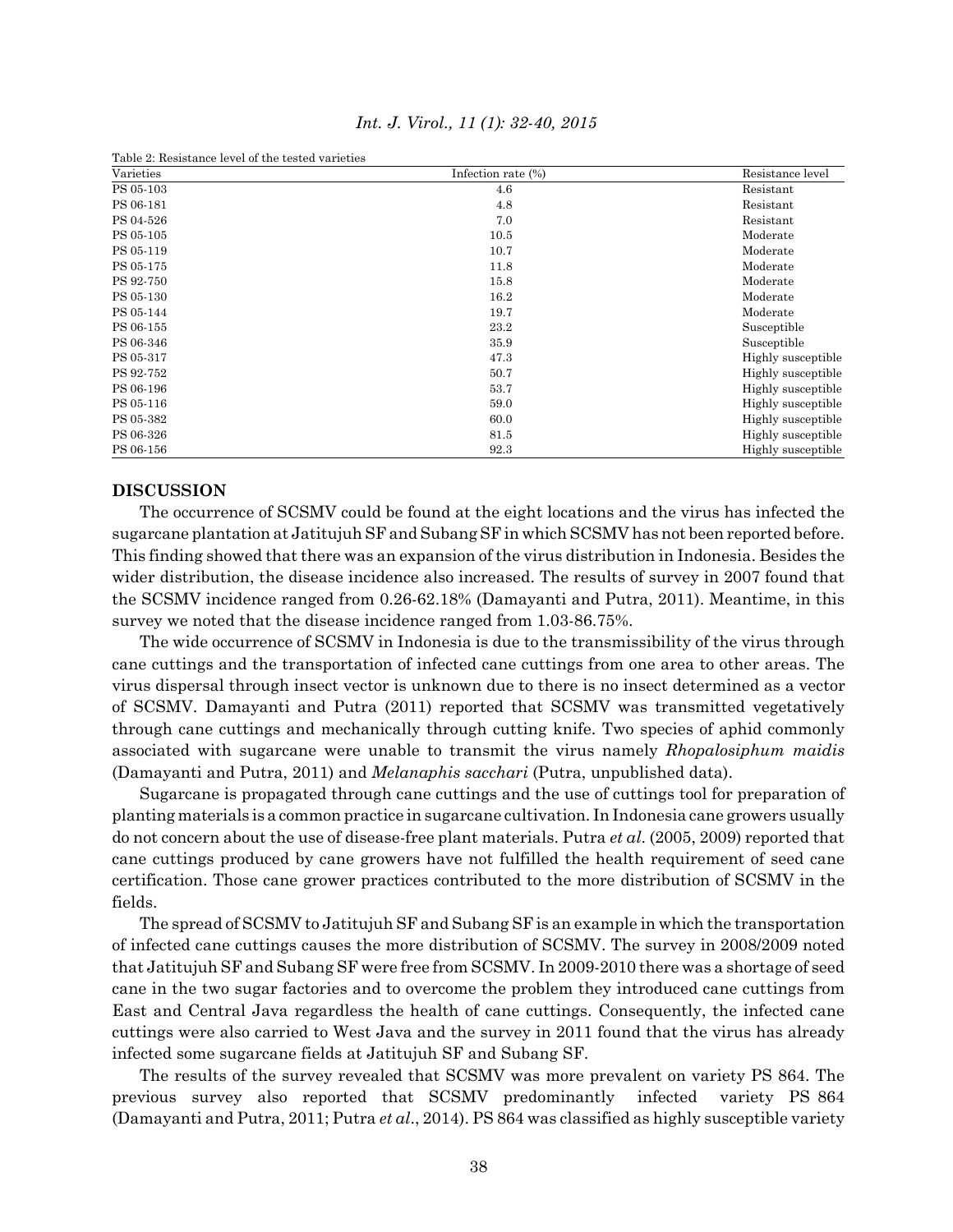(Putra *et al.*, 2014). Therefore, it is most likely that the rapid distribution of SCSMV correlated with the dispersal of variety PS 864 in the fields. Sugiyarta (2008) reported that variety PS 864 was the dominant variety in East and Central Java. PS 864 cane cuttings mostly derived from Jombang, Mojokerto and Sidoarjo District in East Java, where the SCSMV incidences are more prevalent. Therefore, it is suspected that the infected cane cuttings of PS 864 from that district could be the source of virus distribution in Java.

Due to the widespread occurrence of SCSMV, the virus could affect sugarcane production in Indonesia. The field observation gave a preliminary indication that the virus can cause significant reduction of cane production. To control and prevent a further virus distribution the use of virus-free cane cuttings and planting resistant variety are essential. The planting susceptible variety PS 864 should be restricted especially in endemic area and has to be gradually replaced by more resistant variety. Some commercial varieties such as PS 851 and BL are resistant to SCSMV, but they are very susceptible to smut and leaf scorch disease, respectively (Putra *et al.*, 2014). Therefore, the resistant promising varieties such as PS 05-103, PS 06-181 and PS 04-526 could be projected to substitute the susceptible varieties.

#### **CONCLUSION**

From the above results, it could be concluded that there was an increase of SCSMV incidence and distribution in Indonesia. The more widespread occurrence of the disease is due to the transmissibility of SCSMV through cane cuttings and transportation of infected plant materials from one area to other areas. The rapid distribution of the virus was also correlated with the dispersal of variety PS 864. SCSMV caused a significant reduction to cane yields and also affected cane growth particularly on stalk diameter and number of stalk per stool. To control the virus the use of virus-free cane cuttings and planting resistant variety is recommended.

## **ACKNOWLEDGMENTS**

The authors would like to thank the Indonesian Sugar Research Institute for providing financial support of this research. We also thank Mr. Herwan Cahyono Adi, Mr. Tojib, Mr. Edi Sanyoto, Mr. Mustajab, Mr. M. Sochieb and Mr. Bambang Hadiono (deceased) for excellent technical support during the research. The first author greatly acknowledges the Australian Centre for International Agricultural Research through HORT/206/147 research project for providing tuition fee for his study at Brawijaya University.

## **REFERENCES**

- Chatenet, M., C. Mazarin, J. Girard, E. F ernandez and D. Gargani *et al*., 2005. Detection of *Sugarcane streak mosaic virus* in sugarcane from several Asian countries. Sugar Cane Int., 23: 12-15.
- Damayanti, T.A. and L.K. Putra, 2011. First occurrence of *Sugarcane streak mosaic virus* infecting sugarcane in Indonesia. J. Gen. Plant Pathol., 77: 72-74.
- Hall, J.S., B. Adams, T.J. Parsons, R. French, L.C. Lane and S.G. Jensen, 1998. Molecular cloning, sequencing and phylogenetic relationships of a new potyvirus: *Sugarcane streak mosaic virus* and a reevaluation of the classification of the Potyviridae. Mol. Phylogenet. Evol., 10: 323-332.
- Hema, M., J. Joseph, K. Gopinath, P. Sreenivasulu and H.S. Savithri, 1999. Molecular characterization and interviral relationships of a flexuous filamentous virus causing mosaic disease of sugarcane (*Saccharum officinarum* L.) in India. Arch. Virol., 144: 479-490.